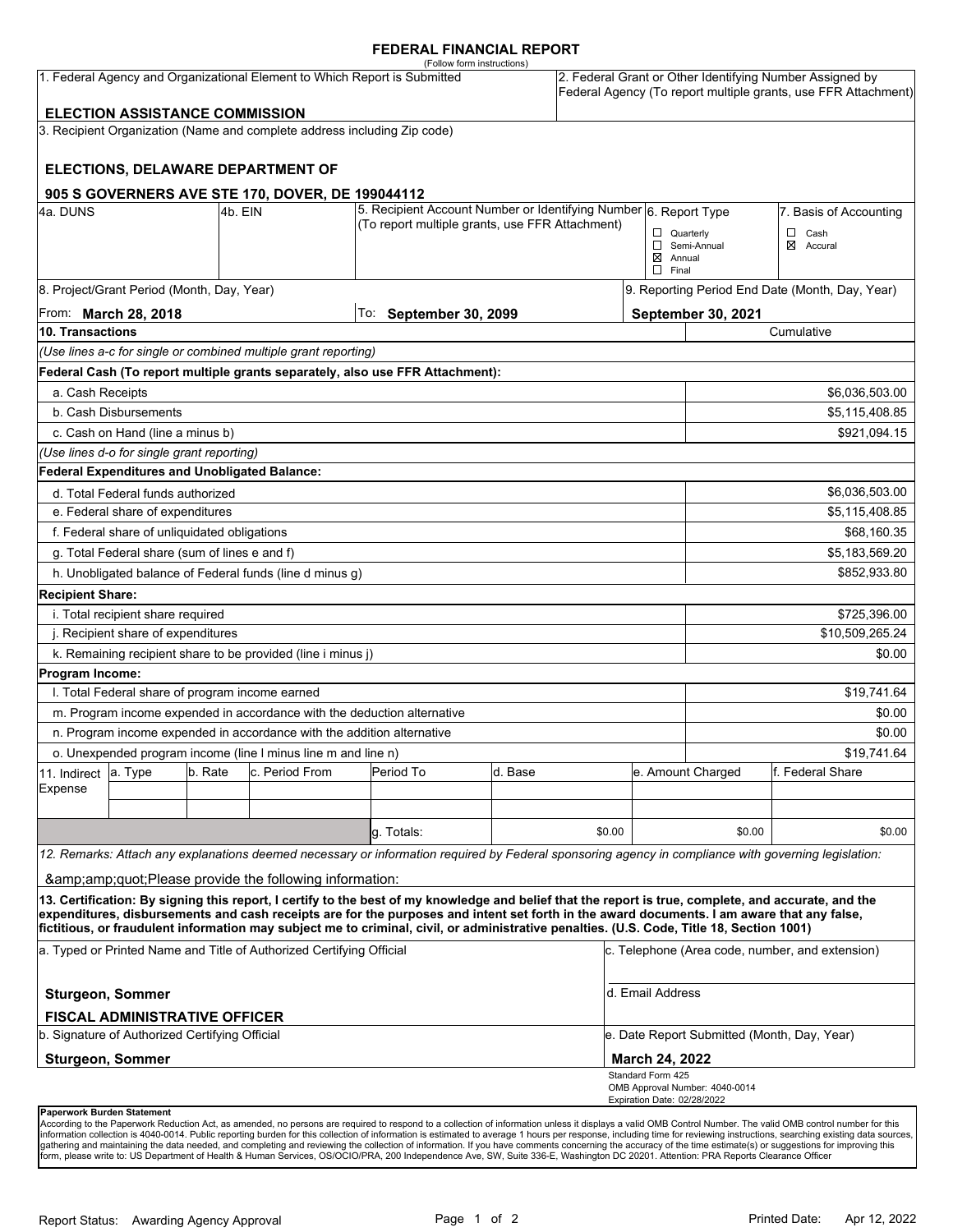# Federal Agency & Organization ELECTION ASSISTANCE COMMISSION

Federal Grant ID Recipient Organization

| <b>DUNS</b><br><b>DUNS Status when Certified</b><br>EIN<br><b>Reporting Period End Date</b> |                                                                                                                                                                                                                                                                                                                          |  |  |  |  |
|---------------------------------------------------------------------------------------------|--------------------------------------------------------------------------------------------------------------------------------------------------------------------------------------------------------------------------------------------------------------------------------------------------------------------------|--|--|--|--|
| Status                                                                                      | Awarding Agency Approval                                                                                                                                                                                                                                                                                                 |  |  |  |  |
| Remarks                                                                                     | "Please provide the following information:                                                                                                                                                                                                                                                                               |  |  |  |  |
|                                                                                             | State interest earned (current fiscal year): \$<br>State interest expended (current fiscal year): \$<br>Program income earned (current fiscal year): \$<br>Program income earned breakdown (current fiscal year): \$ Source: e.g. Sale of<br>registration list<br>Program income expended (current fiscal year): \$<br>" |  |  |  |  |

**Federal Agency Review** 

Reviewer Name Phone # Email Review Date Review Comments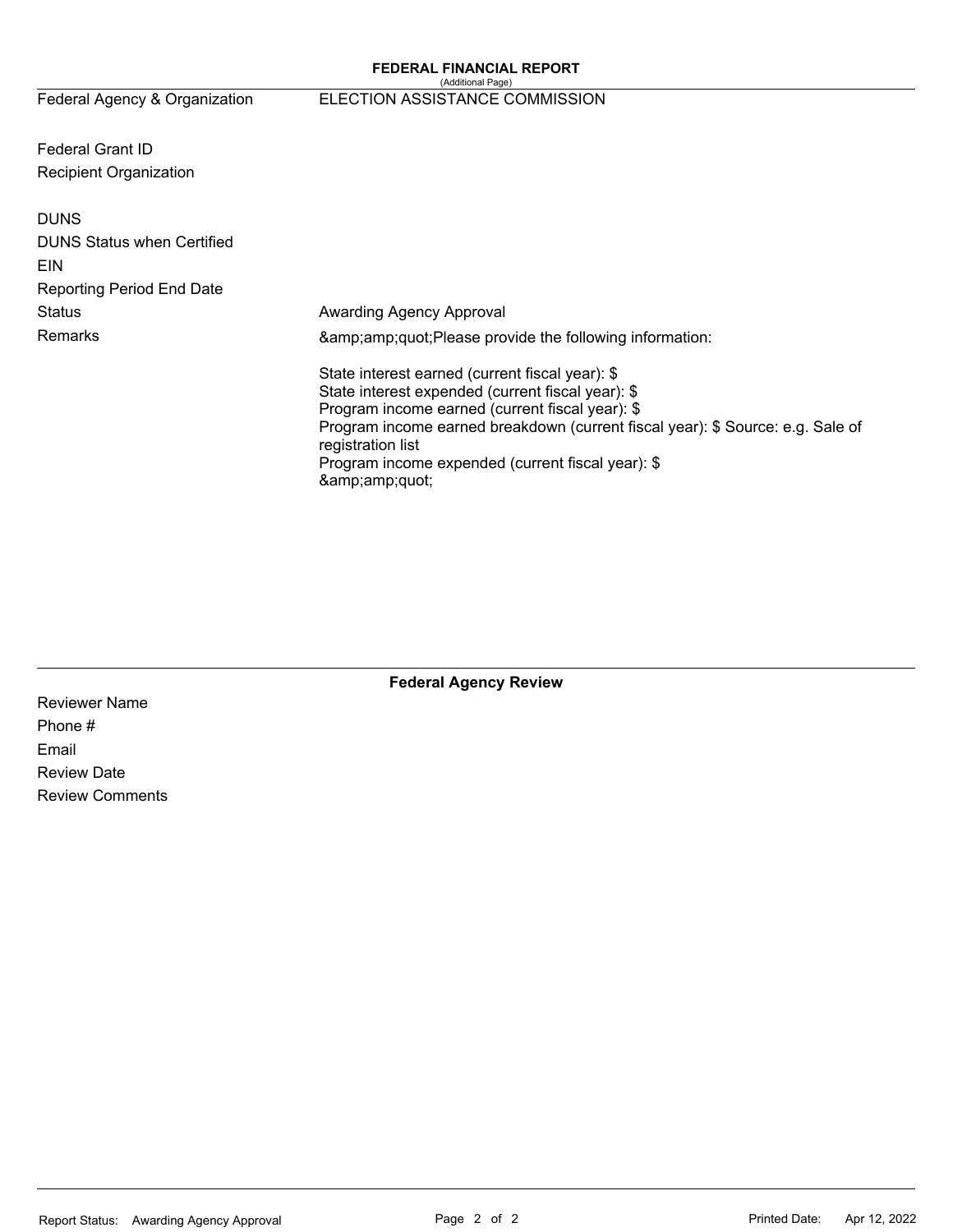# 2021-2022 EAC Progress Report

#### 1. Login

Please enter the username and password provided by the EAC to begin the Progress Report. If you require assistance or  **have any questions, please contact [Grants@eac.gov](mailto:Grants@eac.gov).**

# 2. Verification

# 3. EAC Progress Report

#### **1. State or Territory:**

Delaware

# **2. Grant Number:**

DE20101001

#### **3. Report:**

Annual (Oct 1 - Sept 30)

#### **4. Grant:**

Election Security

#### **5. Reporting Period Start Date**

10/01/2020

#### **6. Reporting Period End Date**

09/30/2021

## 4. Progress and Narrative

7. Describe in detail what happened during this reporting period and explain how you implemented the approved grant activities in accordance with your State Plan/Program Narrative. (*Note: Your activities should align with your Grant Cost Categories Table.)*

 Elections Facilities Security Upgrades Advantech, Inc. : [\\$4,603.68](https://4,603.68) security upgrades State Election Commissioner's Office Advantech, Inc. : \$[12,792.50](https://12,792.50) security upgrades New Castle County Elections OfficePHYSICAL SECURITY: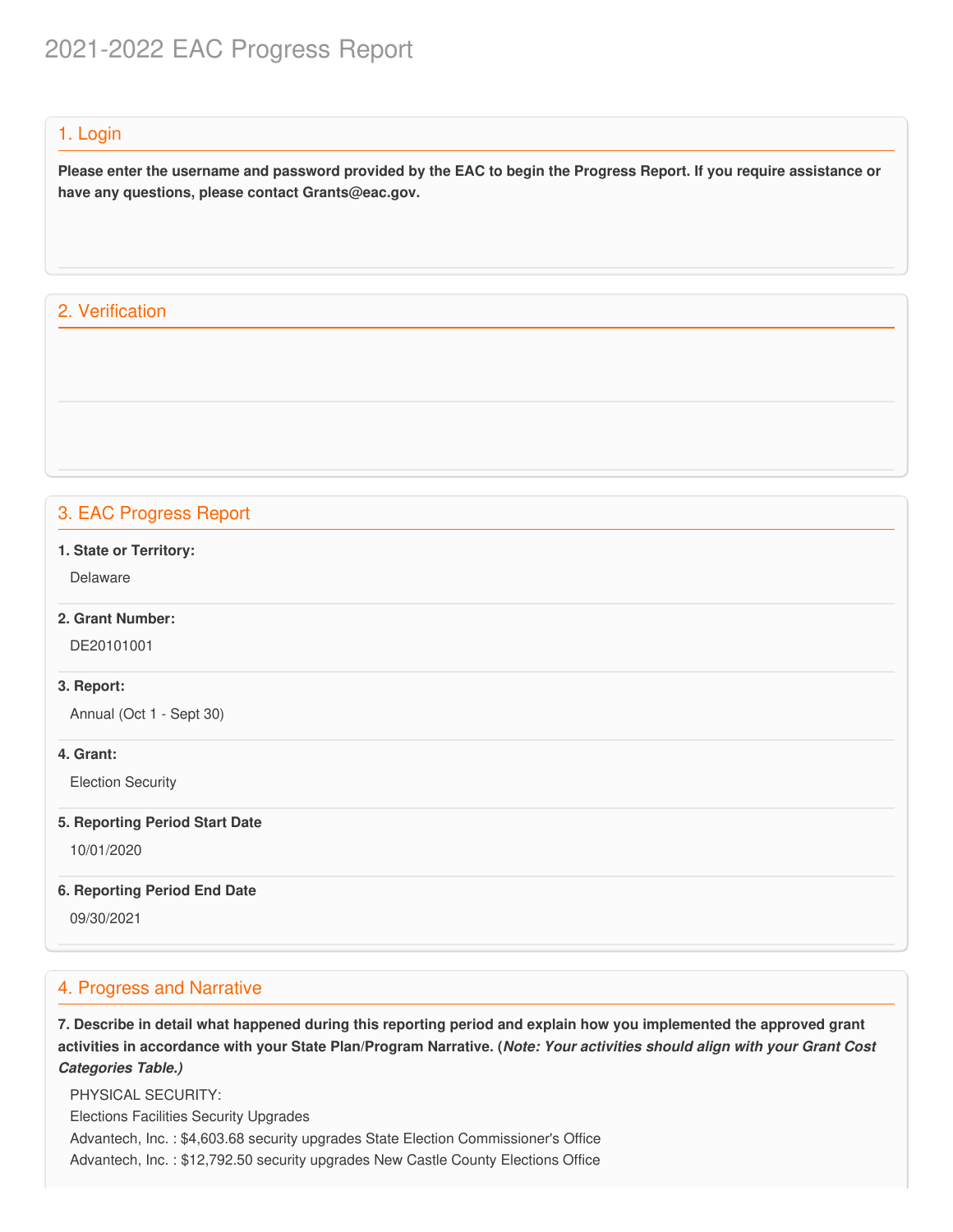Advantech, Inc. : -[\\$2,782.00](https://2,782.00) security upgrades Kent County Election Office

Advantech, Inc. : \$[6,267.40](https://6,267.40) security upgrades Sussex County Elections Office

Advantech, Inc. : [\\$12,849.57](https://12,849.57) video surveillance system Sussex County Elections Office

 These expenditures continued the Department's efforts to enhance security at all Department facilities. The upgrades include the expansion of (or enhancement to existing) surveillance camera installations, as well as the expansion of (or enhancement to existing) access card-controlled/badge access to all locations.

Secure Elections Equipment Storage Containers

The Webstaurant Store: [\\$11,247.37](https://11,247.37)

 The Department purchases secure, lockable storage containers (i.e., "cages") for the storage of pollbook equipment used for voter check-in at polling places.

## Ventilation/Climate Control Support for Elections Equipment (New Castle County Warehouse)

## Big Ass Fan Co - [\\$42,705.00](https://42,705.00) ventilation

 Additional large diameter, high-capacity programmable fans were purchased for the New Castle County Warehouse. These enhancements were needed given the additional heat generated by the updated voting equipment deployed starting in 2019. This equipment needs to remain plugged into AC electrical power to maintain battery life and to ensure that the equipment to be maintained in a state to permit testing and preventative maintenance.

## Backup Generator-Kent County Office

## Diamond Electric: \$[40,850.00](https://40,850.00)

 This expenditure provided for a reserve electric generator for this office to prevent damage to and to ensure continued operation at peak time/during elections of essential elections equipment, including ballot preparation/mailing equipment, and sorting/tabulation equipment for inbound/returned ballots, as well as election materials preparation equipment.

# Additional Power Capacity Requirements

# Diamond Electric: \$[7,898.00](https://7,898.00)

 The Department required the installation of additional electrical capacity at the Department's Kent County office, which was required by the demands of the high capacity/automation equipment needed to build capacity to satisfy the overwhelming increase in demand for absentee and vote by mail ballots (for outbound ballot preparation/mailing, and processing/tabulating returned, completed ballots).

# COMMUNICATIONS:

## Mail/Courier Services

State of DE Messenger Services: [\\$33,216.42](https://33,216.42)

 This expenditure covers postage for outgoing absentee and vote by mail ballots processed through the State's Messenger Services team.

## Election Advertising

## Comcast: \$[32,488.25](https://32,488.25)

 The Department built on its traditional use various channels available via Comcast to advertise election-related information to the public. Additional information included in the advertising covered security enhancements and features of the State's updated voting equipment.

 Polling Place Information Display Upgrade-Expansion A Rifkin Co.: \$[5,082.50](https://5,082.50)

 This expenditure supported the Department's continued effort to enhance voter informational displays deployed in polling places throughout the State during elections. The previous solution the Department had employed had outlived its usefulness and has limited or no capacity to be expanded or enhanced. These updated displays provide a more structurally sound solution with more straightforward presentation of voter information, as well as being flexible in configuration, as well as expandable, as needed. The information provided in these displays include information related to the voter security-related topics.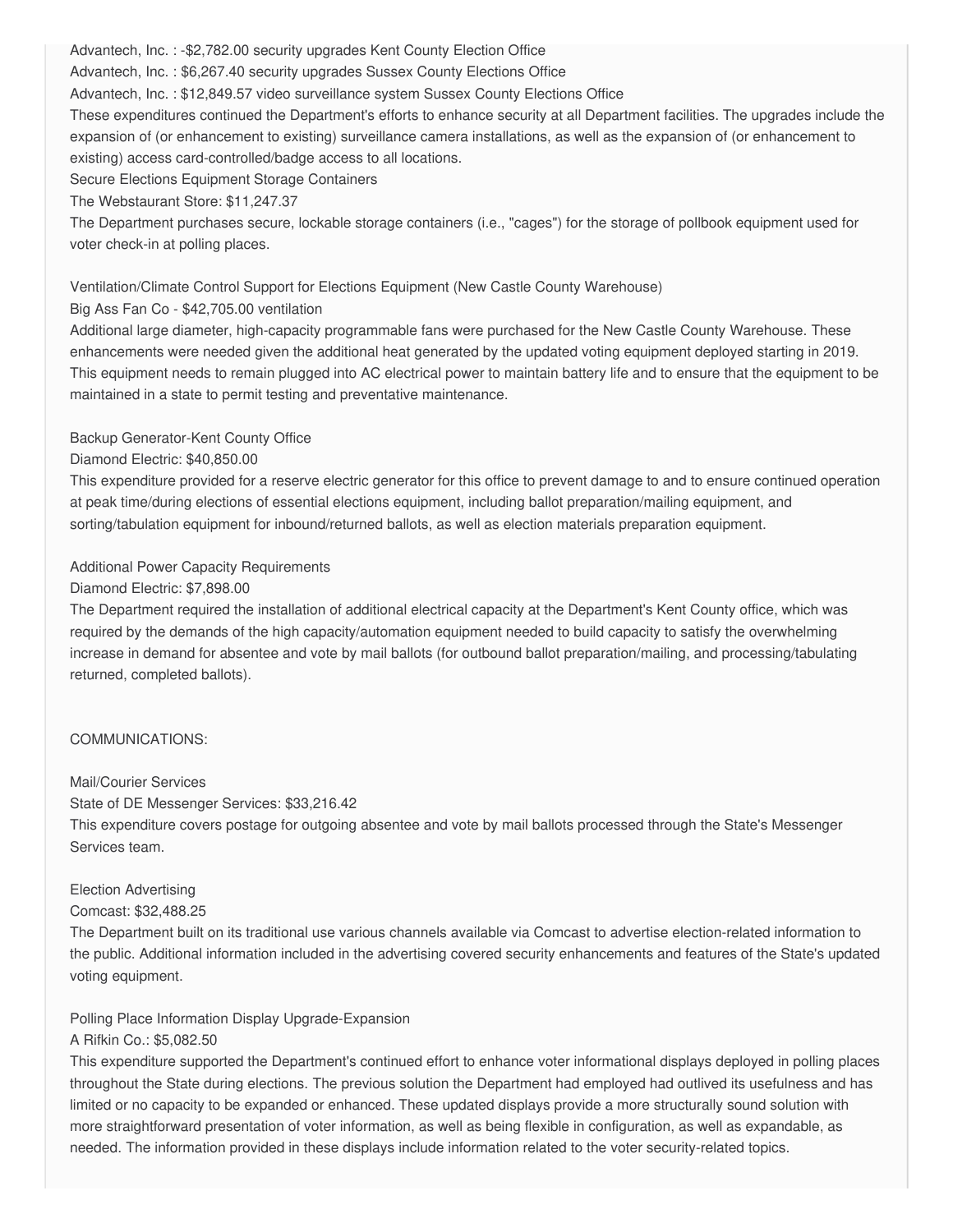## TECHNOLOGY:

 Interactive Touch Computer The Department required this additional computer equipment needed for election administration. Dell Computers: \$350.80

 Laptop Computer for Redistricting/Reapportionment The Department needed to upgrade computer equipment to be used in the redistricting process following the decennial Census. This includes the creation of maps and related support materials following reapportionment after the most recent census. Dell Computers: \$2865.00

#### Surge Protectors

Staples (DE Division of Accounting): \$[1,286.59](https://1,286.59)

 This expenditure covered electrical surge protection equipment for sensitive electronic equipment, including ballot preparation/mailing equipment, and sorting/tabulation equipment for inbound/returned ballots, as well as election materials preparation equipment.

#### Office Equipment: Sussex County Office

Ricoh USA: [\\$4,014.98](https://4,014.98)

 The Department's Sussex County office needed a high-capacity multifunction copier/printer/scanner unit to support all aspects of elections functions.

#### Nextivity Cel-Fi Duo Smart Signal Booster

Magnum Electronics - \$[8,839.86](https://8,839.86)

 The Department purchased 20 units used to boost cellular signal strength to ensure access to secured mi-fi connectivity devices used to network pollbooks at polling locations with limited connectivity. These devices permit the pollbooks to operate as designed and enhances election security by providing real-time voting status updates to ensure that, once a voter has either checked-in at a polling place, or has returned a mail ballot, may not vote by either method in the same election.

## Desktop Support Specialist (Contract Staff)

Versalign Inc.: \$[80,431.25](https://80,431.25)

 The Department continues to contract specialized technical support in several areas, including a focus on security-related tasks related to aspects of elections operations. The staff member provided essential support to the Elections IT team at a critical time.

## CYBER SECURITY:

## Monthly Chargebacks for Cybersecurity Support

DE Department of Technology and Information (DTI) Controller's Office - \$[380,539.34](https://380,539.34)

 These charges are related to DTI's ongoing support of the Department to provide comprehensive security for all elections- related systems and operations. These charges are also support fees related to DTI's ongoing partnership with the Department to transition voter registration and elections management systems from the State's legacy (now decommissioned) mainframe computer system to a more advanced, fully secure operating environment.

#### VOTING EQUIPMENT AND PROCESSES:

 Voting Equipment Purchases ES&S - \$[105,366.50](https://105,366.50) (Ballot Printers) ES&S - \$[10,352.00](https://10,352.00) (Dedicated USB Media Sticks for Storing and Reporting Unofficial Election Results) ES&S - \$[2,210.40](https://2,210.40) (Additional Ballot Bins-Sussex County ExpressVote XL Machines) ES&S - \$[88,297.50](https://88,297.50) (New voting system/change orders) These expenditures covered additional equipment needed by the Department to accommodate the increased overall level of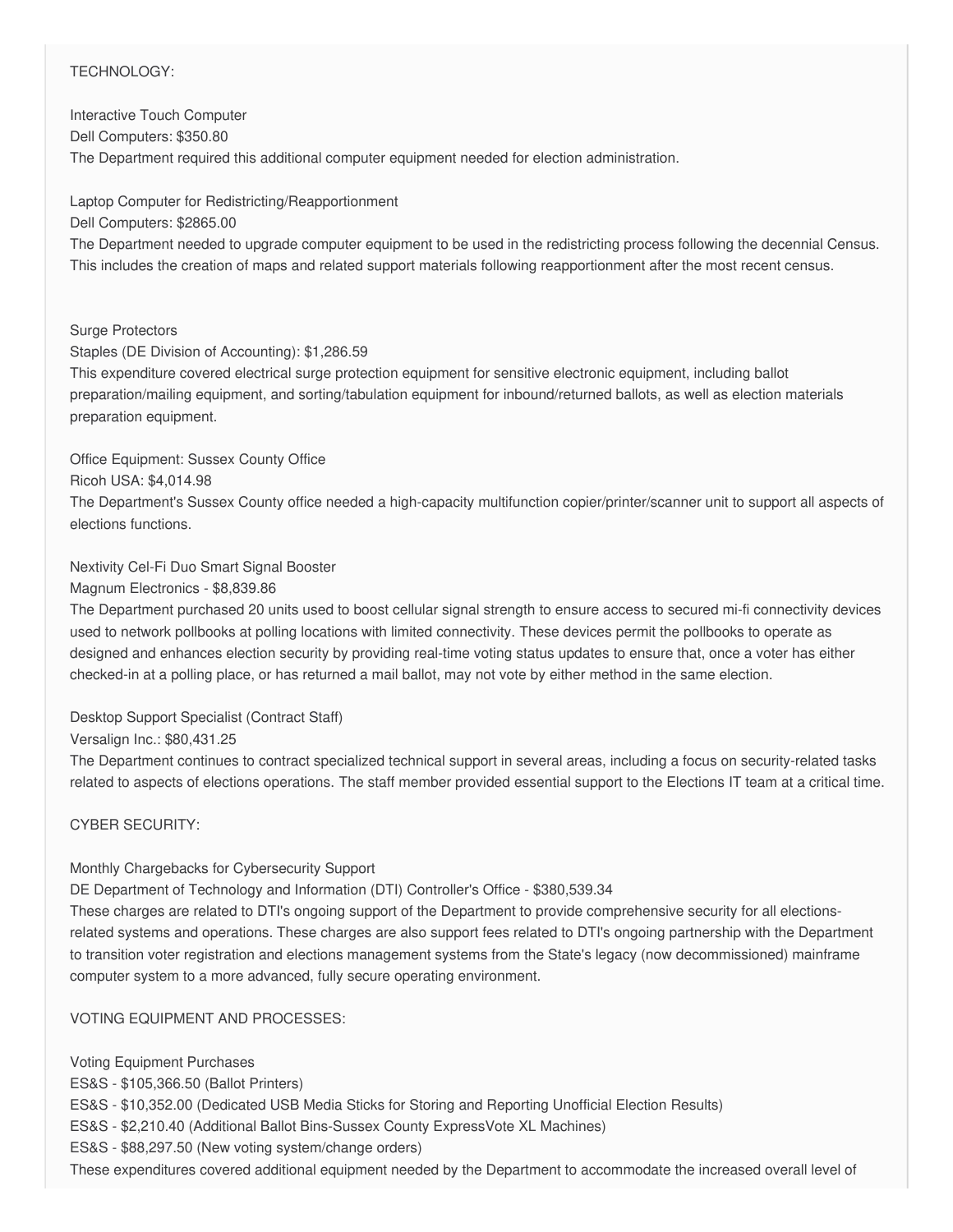participation in the General Election, and the greatly enhanced volume of voting by absentee ballots, as well as the deployment for 2020 State Primary and General Elections of Vote By Mail. Additional ballot printers were required to fulfill the volume of requests for absentee and vote by mail ballots, as well as to support the volume of in-person absentee voting at Department offices. Additional USB media sticks were required to securely retain absentee and vote by mail election results after scanning and ballots, and to securely report unofficial election results. Additional Ballot Bins were needed to accommodate the high volume of in-person voting for the General Election at Sussex County polling places.

# 8. Describe any significant changes to your program during the project, including changes to your original State  **Plan/Program Narrative or favorable developments that improved program efficiency and/or service delivery.**

N/A

#### **9. Issues Encountered:**

Describe all major issues that arose during the implementation of the project and the reasons why established goals were not met, if applicable. Address each issue separately and describe whether and how the issues were resolved. Also,  **briefly discuss the implications of any unresolved issues or concerns.**

 No new issues arose during the reporting period, but the Department experienced a continuation of existing challenges that arise earlier in the calendar year. These included: greatly increased volume of absentee voting, the introduction of (and high volume of requests) for Vote By Mail ballots, combined with a high volume of in-person polling place voting on Election Day—all of this in the context of administration of the election amidst an ongoing pandemic, amidst historically high levels of tension and scrutiny of all local elections administration.

## **10. Provide a description of any training conducted, including security training.**

 During this period, the Department prepared to deploy to Department staff the free cybersecurity training provided for the Center for Technology and Civic Life, provided in partnership with the Election Assistance Commission.

## **11. Subgrants:**

## **Did your office provide subawards to local jurisdictions during this reporting period?**

No

#### **12. Match:**

#### **Describe how you are meeting or have met the matching requirement.**

We have used our current budget to meet the required state match. We have met our match requirement.

13. Report on the number and type of articles of voting equipment obtained with the funds. Include the amount expended  **on the expenditure table.**

Voting Equipment Purchases

ES&S - \$[105,366.50](https://105,366.50) (Ballot Printers)

ES&S - \$[10,352.00](https://10,352.00) (Dedicated USB Media Sticks for Storing and Reporting Unofficial Election Results)

ES&S - \$[2,210.40](https://2,210.40) (Additional Ballot Bins-Sussex County ExpressVote XL Machines)

ES&S - \$[88,297.50](https://88,297.50) (New voting system/change orders)

 These expenditures covered additional equipment needed by the Department to accommodate the increased overall level of participation in the General Election, and the greatly enhanced volume of voting by absentee ballots, as well as the introduction of Vote By Mail ballots. Additional ballot printers were required to fulfill the volume of requests for absentee and Vote By Mail ballots, as well as to support the volume of in-person absentee voting at Department offices. Additional USB Media Sticks were required to securely retain absentee and Vote By Mail election results after scanning and ballots, and to securely report unofficial election results. Additional Ballot Bins were needed to accommodate the high volume of in-person voting for the General Election at Sussex County polling places.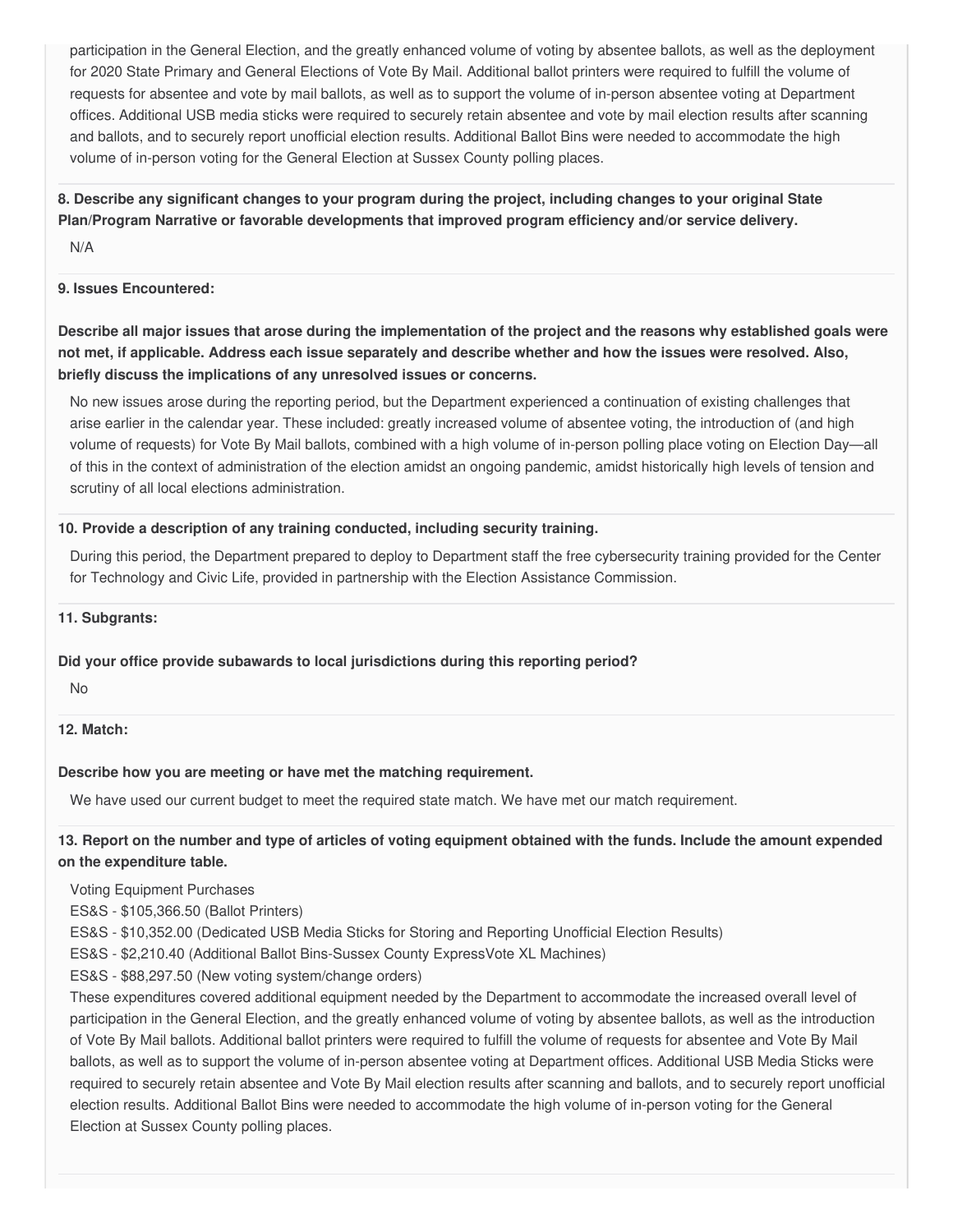# 5. Expenditures

# **14. Current Period Amount Expended and Unliquidated Obligations**

# **GRANT COST CATEGORIES - FEDERAL**

 Voting Equipment and Processes: : \$164982 Cyber Security: : \$304431 Voter Education/Communications: : \$52871 Other (Specify below) : \$121766 Other (Specify below) : \$77707 Total : \$721757

**Comments:** PHYSICAL SECURITY - \$[121,766.41](https://121,766.41) TECHNOLOGY - \$[77,706.75](https://77,706.75)

# **15. GRANT COST CATEGORIES - MATCH**

 Voting Equipment and Processes: : \$41245 Cyber Security: : \$76108 Voter Education/Communications: : \$17916 Other (Specify below) : \$20229 Other (Specify below) : \$20082 Total : \$175580 **Comments:** PHYSICAL SECURITY - \$[20,229.11](https://20,229.11) TECHNOLOGY - [\\$20,081.73](https://20,081.73)

# 7. Expenditures

#### **16. Confirm Total Grant Expenditure Amounts**

 Federal : \$721757 Match : \$175580 Total : \$897337

 **OMB CONTROL NUMBER: 3265-0020**

# 8. Certification

 **Name and Contact of the authorized certifying official of the recipient.**

**First Name**

Sommer

#### **Last Name**

Sturgeon

**Title**